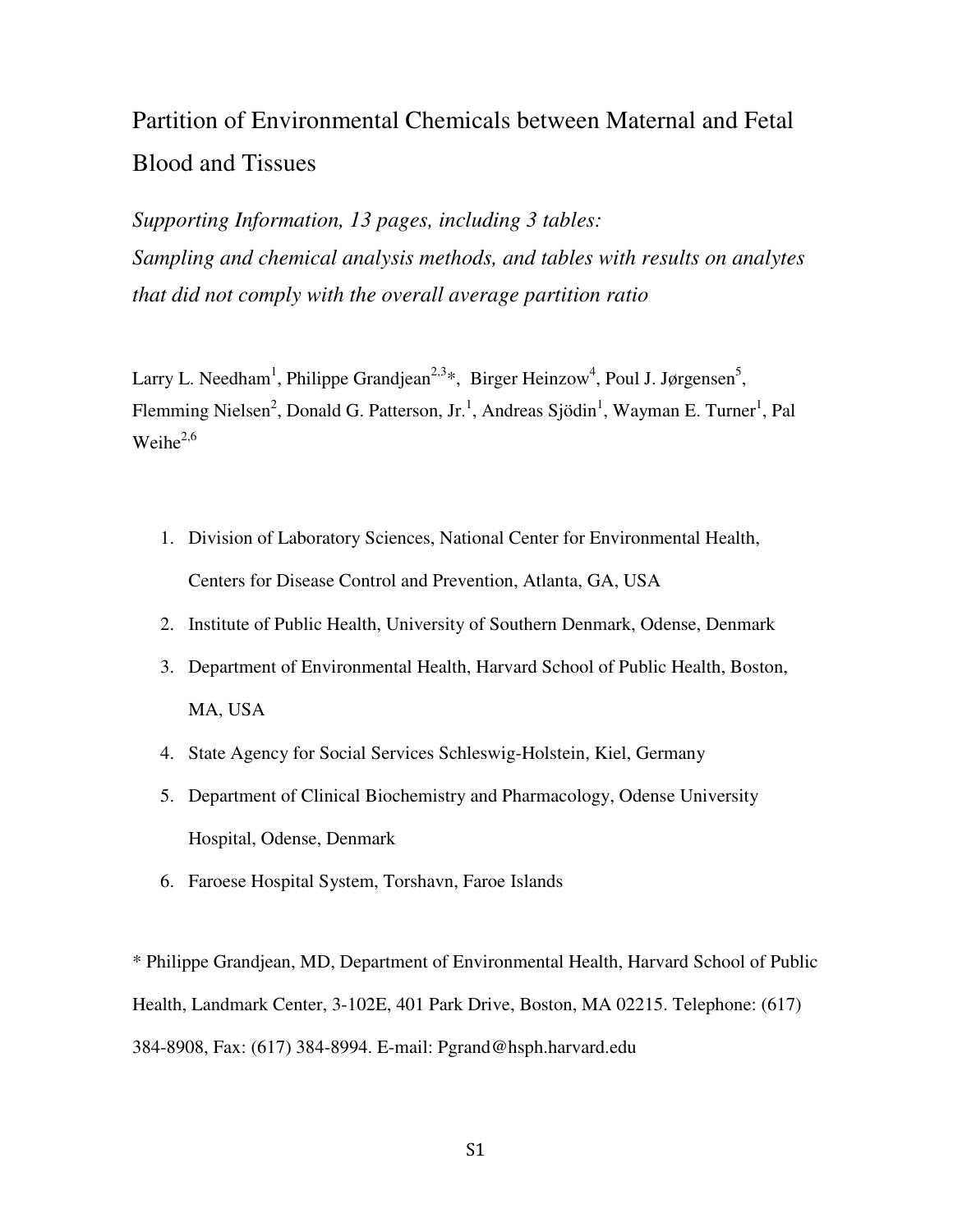## **S1. Sampling and chemical analyses**

*Sampling.* Maternal blood—from a cubital vein of the mother during week 32 of the pregnancy (last antenatal examination, non-fasting)—was collected in an evacuated Vacutainer tube (10 mL) without anticoagulant (Becton-Dickinson, Rutherford, New Jersey, USA). Serum was harvested after centrifugation of the coagulated sample. Cord blood was collected immediately after the cord had been clamped by using 10-mL Abbott syringes with Teflon-lined pistons (Abbott Ireland Ltd, Sligo, Ireland). Both whole blood and serum were obtained. All maternal and cord serum samples were transferred into Minisorb tubes (Nunc, Roskilde, Denmark) for storage.

 After cord blood collection for whole blood and serum specimens, a minimum of 10 cm of cord tissue was taken close to the umbilicus of the infant and placed into a Minisorb tube. Subsequently, the placenta was secured, and multiple cube-like pieces were cut from both peripheral and central lobes. Visible calcium deposits and white infarct areas were avoided. The first approximately 4 mm from the maternal side—i.e., the basal decidua was removed from each cube. Any marginal tissue, which is entirely of maternal origin, was removed as well, as was the chorionic plate; hence, the specimen collected consisted of placental/trophoblastic tissue of fetal origin. Maternal blood is easier to remove than is fetal blood, and repeated washings were conducted by use of saline. Each specimen was transferred to a Minisorb tube.

 During days 3–5 after delivery, while the mother was still at the hospital, transitional milk was collected directly into acid-rinsed 250 ml polyethylene bottles (Kartell, Einasco, Milano, Italy). Collection of a minimum of 50 mL from each mother was attempted. All liquid and tissue samples were immediately frozen at -20°.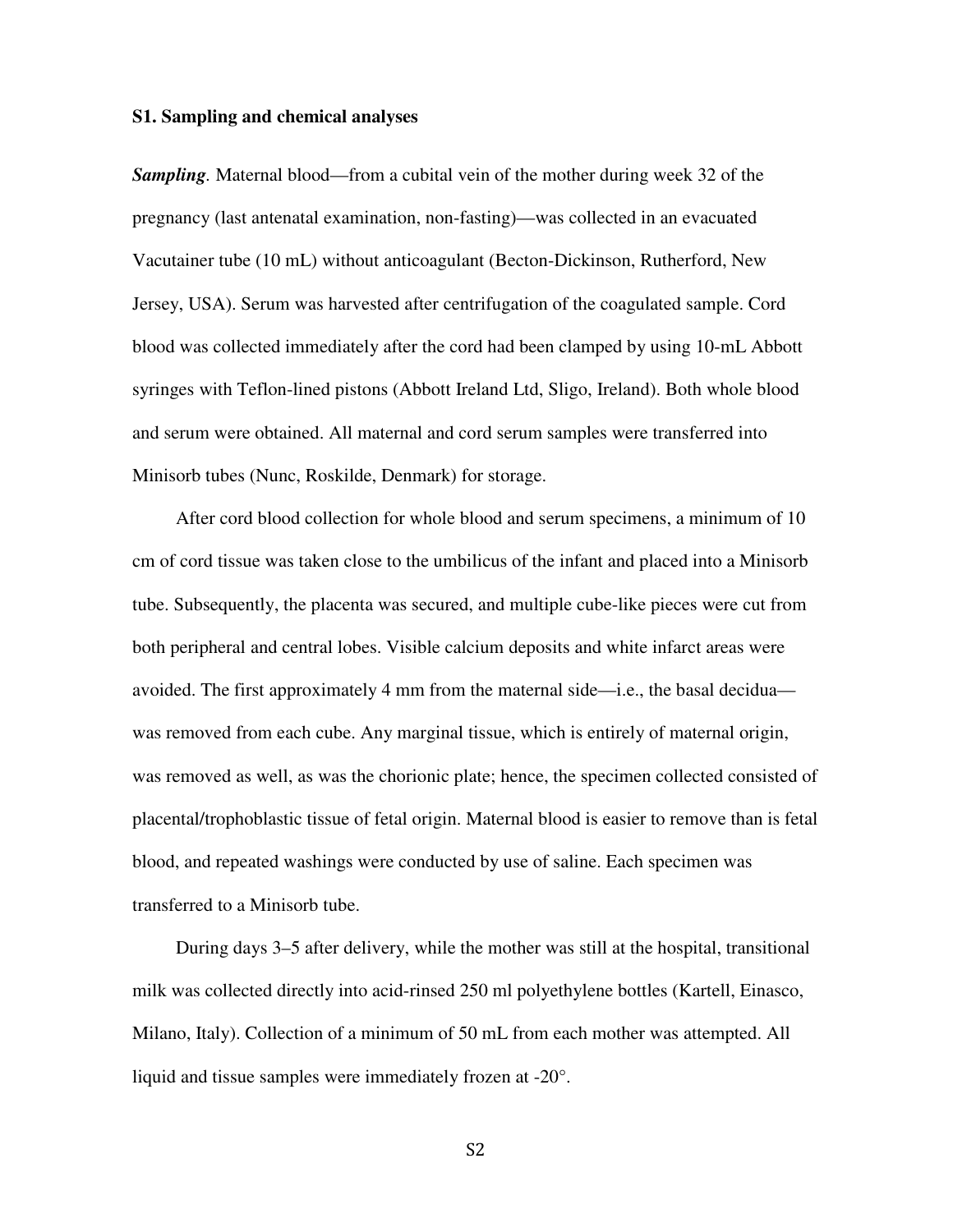For mercury measurements, hair samples of at least 100 mg (usually of 5–8 cm length) were cut with scissors close to the root from the occipital area; the hair sample was tied with a cotton thread and saved in a small, marked envelope. For analyses of organochlorine compounds, 2 g of serum and milk were used. To compensate for lower lipid contents, about 5 g of placenta and cord tissue were applied for these analyses.

*PCBs, chlorinated pesticides, PBDEs, and PBBs.* The lipophilic organohalogen compounds measured and their abbreviations are listed in Tables S1-S3. The pretreatment of samples before analysis at CDC varied with the matrix. The methodology used for processing serum samples (*1, 2*) included automatic fortification with internal standards as well as addition of formic acid and water for denaturation and dilution of the samples by use of a Gilson 215 liquid handler (Gilson Inc.; Middleton, WI). The samples were thereafter extracted by solid phase extraction (SPE) through use of a Rapid Trace (Caliper Life Sciences; Hopkinton, MA) modular SPE system. Removal of co-extracted lipids was performed on a silica: silica/sulfuric acid column through use of the Rapid Trace equipment for automation. Final analytical measurement of the target analytes was performed by gas chromatography isotope dilution high resolution mass spectrometry (GC-IDHRMS) employing a MAT95XP (ThermoFinnigan MAT, Bremen, Germany) instrument.

 The method used for processing milk samples (*1*) included solid phase dispersion on Hydromatrix (Varian Inc.; Walnut Creek, CA) and automatic fortification with internal standards by use of a Gilson 215 liquid handler (Gilson Inc.; Middleton, WI). The samples were extracted by use of the automated SPE system Rapid Trace (Zymark; Hopkinton, MA). Removal of co-extracted lipids was performed on a silica:silica/ sulfuric acid column using the Rapid Trace equipment for automation. Final analytical measurement of the target analytes was performed by gas chromatography isotope dilution high resolution mass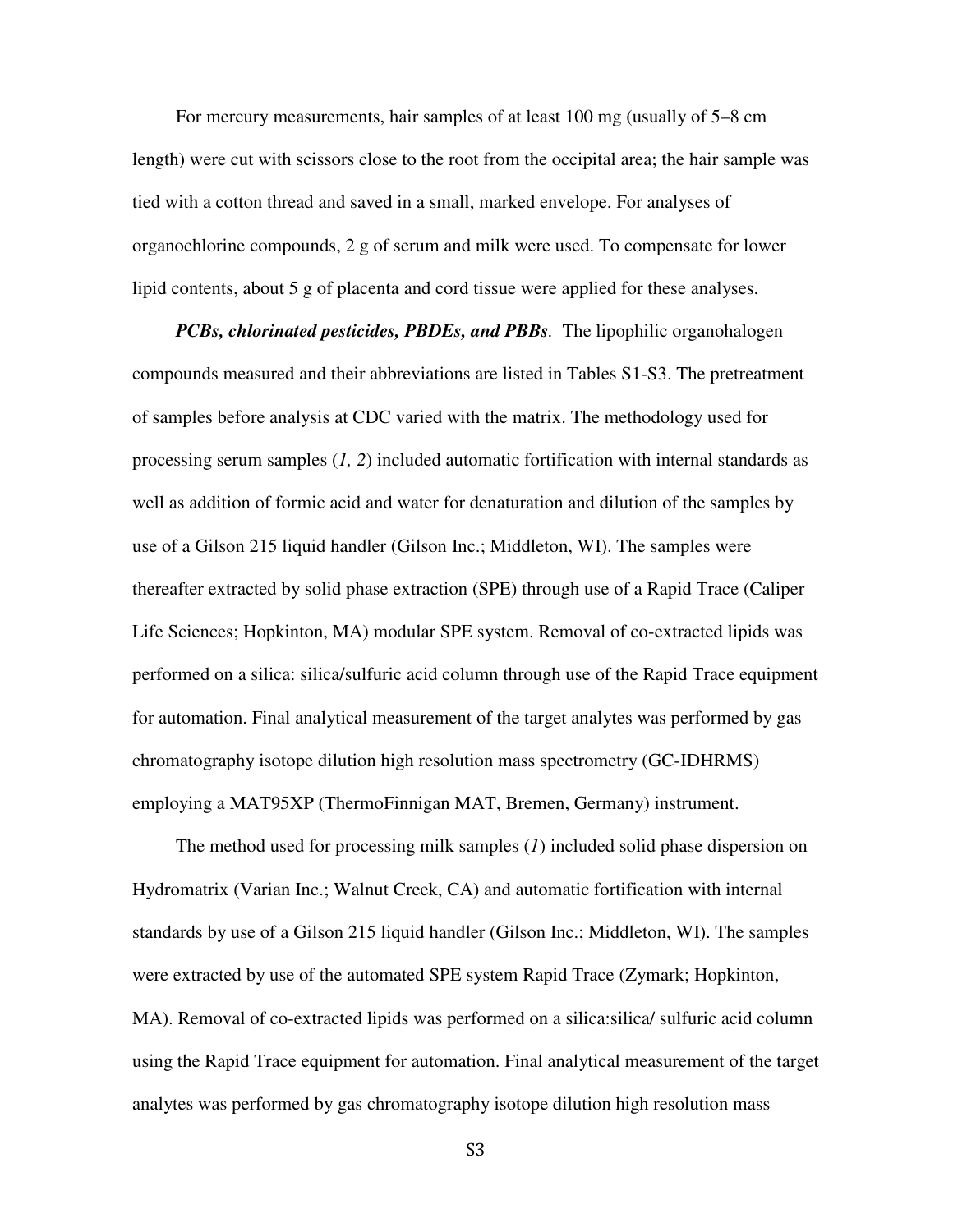spectrometry (GC- IDHRMS) employing a MAT95XP (ThermoFinnigan MAT, Bremen, Germany) instrument.

 The method used for tissue samples (cord and placenta) is outlined in Jensen et al. (*3*), and that method was used with modification. Tissue samples (5 g) were fortified with internal standards and homogenized in (hexane: acetone 7:2; 20 mL). The samples were centrifuged and the organic solvent transferred to another vial. The sample was resuspended in hexane: methyl *tert*-butyl ether (MTBE) (9:1; 10 mL) and centrifuged, and the organic solvents were combined. The samples were extracted once more with hexane: MTBE. The combined organic phases were partitioned against  $0.1M H_3PO_4$  in 1% NaCl and thereafter evaporated to dryness (for lipid weight determination). Removal of coextracted lipids was performed on a silica:silica/sulfuric acid column using the Rapid Trace equipment for automation.

 Among the polychlorinated biphenyls, the following congeners were determined: 18, 28, 44, 49, 52, 66, 74, 87, 99, 101, 105, 110, 118, 128, 138/158, 146, 149, 151, 153, 156, 157, 167, 170, 172, 177, 178, 180, 183, 187, 189, 194, 195, 196/203, 199, 206, and 209. The persistent pesticides included pentachlorobenzene (PCBz); hexachlorobenzene (HCB); β-hexachlorocyclohexane (β-HCH); γ-hexachlorocyclohexane (lindane, γ-HCH); octachlorostyrene; oxychlordane; trans-nonachlor; 2,2-bis(4-chlorophenyl)-1,1 dichloroethene (*p,p'*-DDE); 2-(4-chlorophenyl)-2-(2-chlorophenyl)- 1,1,1-trichloroethane (*o,p'*-DDT); 2,2-bis(4-chlorophenyl)-1,1,1-trichloroethane (*p,p'*-DDT) mirex; and toxaphene congeners: 2-endo,3-exo,5-endo,6-exo,8,8,10,10-octachlorobornane (P26), 2 endo,3-exo,5-endo,6-exo,8,8,9,10,10-nonachlorobornane (P50), 2,2,5,5,8,9,9,10,10 nonachlorobornane (P62). The following brominated flame retardants (BFRs) were measured: 2,4,4'-tribromodiphenyl ether (BD-28), 2,2',4,4'-tetrabromodiphenyl ether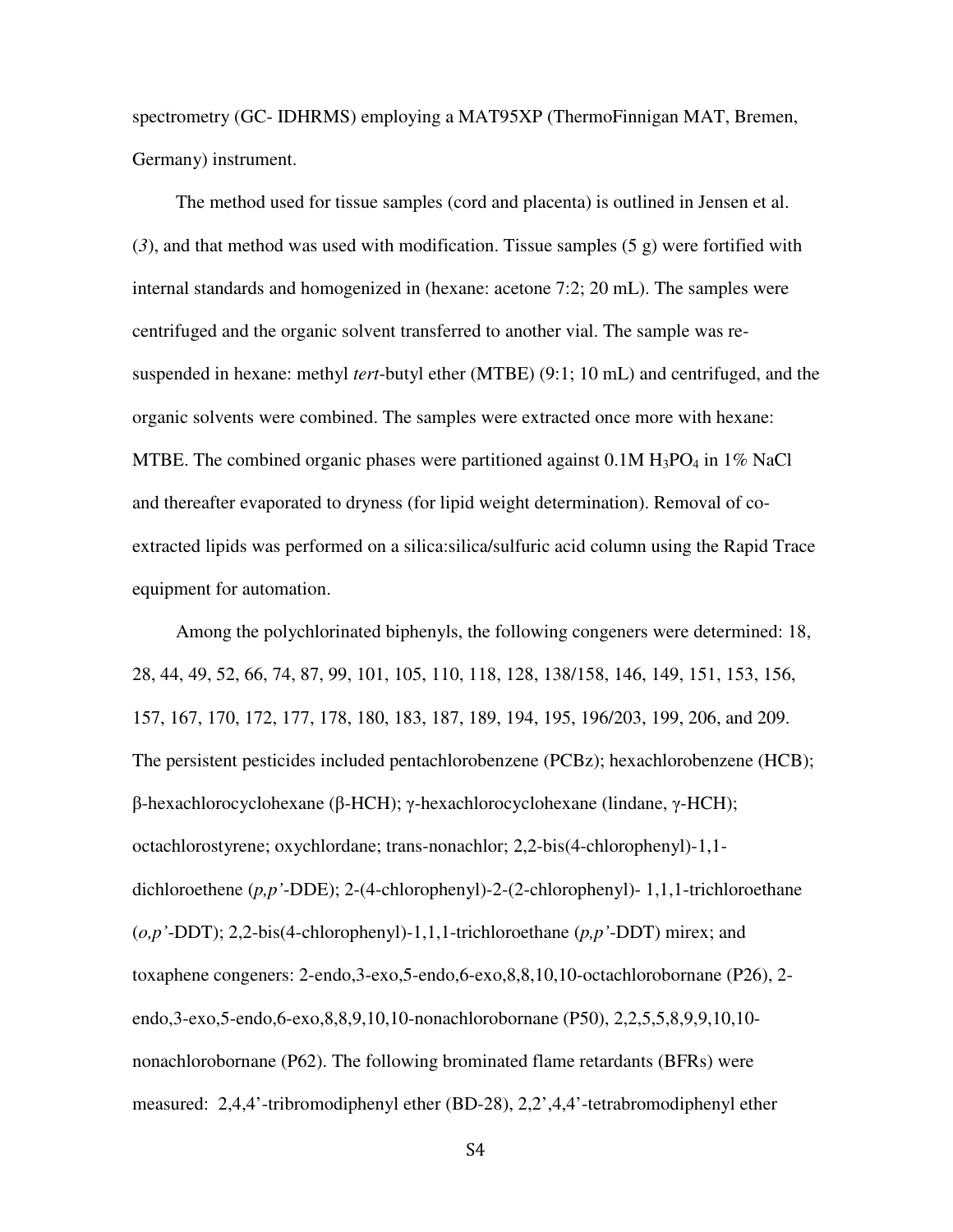(BDE-47), 2,2',3,4,4'-pentabromodiphenyl ether (BDE-85), 2,2',4,4',5-

pentabromodiphenyl ether (BDE-99), 2,2',4,4',6-pentabromodiphenyl ether (BDE-100), 2,2',4,4',5,5'-hexabromodiphenyl ether (BDE-153), 2,2',4,4',5,6'-hexabromodiphenyl ether (BDE-154), 2,2',3,4,4',5',6-heptabromodiphenyl ether (BDE-183), and 2,2',4,4',5,5' hexabromobiphenyl (BB-153).

 Analytical measurements of the 58 target analytes were performed by gas chromatography isotope dilution high resolution mass spectrometry (GC- IDHRMS) employing a MAT95XP (ThermoFinnigan MAT, Bremen, Germany) instrument (*3*). All organohalogen laboratory results were reviewed and approved by a quality assurance officer to assure that they conform to acceptable quality standards. However, the tissue samples analyzed were not analyzed with quality assurance/quality control (QA/QC) samples because there are no QC samples available for cord and placenta. The tissues were, however, measured by isotope-dilution high resolution mass spectrometry, which is the most accurate and precise method of quantification for such chemicals. The isotope-dilution method includes the spiking of the tissue with isotopically labeled internal standards that are chemically identical to the analytes being measured. Since the matrix analytes and isotopically labeled analytes are chemically identical, the ratio of the analytes is identical throughout the extraction and cleanup steps. This ratio is used to calculate the quantitative amount of analytes present in the tissues.

*PCDDs, PCDFs, coplanar PCBs in maternal serum and milk.* Samples were analyzed at CDC and spiked with  ${}^{13}C_{12}$ -labeled internal standards followed by  $C_{18}$  solidphase extraction (SPE) (*4*) and a multicolumn automated cleanup and enrichment procedure using a Fluid Management Systems Power-Prep/6. An analytical run was comprised of two method blanks, eight unknown samples, and two quality control samples. PCBs were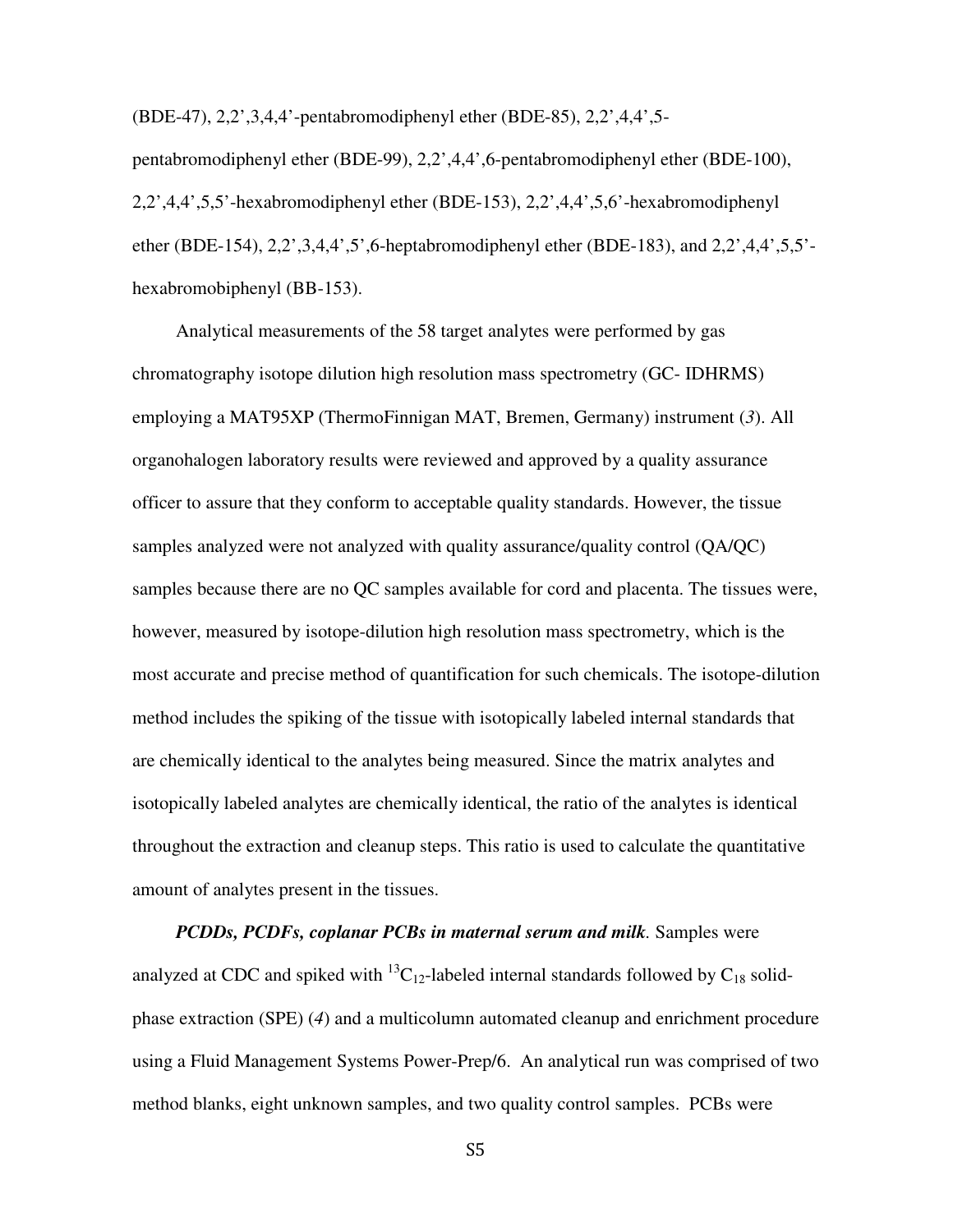eluted from the AX-21 carbon in the forward direction with hexane and dichloromethane  $(1:1)$ , and PCDDs/PCDFs/cPCBs were eluted in the reverse direction with toluene. One  $\mu$ L of dodecane "keeper" was added to each of the eluants and the solvent was evaporated to about 350 µL by use of a Caliper TurboVap II. Residual solvent was transferred to silanized autosampler vials and evaporated to one  $\mu$ L. Before analysis by high-resolution gas chromatography (HRGC) and high-resolution mass spectrometry (HRMS), the vials were reconstituted with  $5-\mu L$  of 13C- labeled external standard in nonane. A Leap Technology GC Pal autosampler was used to make 2-µL injections into an Agilent 6890 gas chromatograph (GC). The GC was operated in the splitless injection mode with a flow of 1 mL/min He through a DB-5ms column (30 m x 0.25 mm x 0.25 µm film). Selected congeners were quantified by isotope-dilution mass spectrometry (IDMS) using selected ion monitoring (SIM) at 10,000 resolving power (10% valley) on two Thermo Electron MAT 95 XP (5kV) magnetic sector field mass spectrometers (with "sensitivity" upgrade part# 1150760 installed) operated in the electron impact (EI) mode at 40 eV. The HRMS quantification scheme employed for seventeen 2,3,7,8-substituted PCDDs/PCDFs and three coplanar PCBs used six MID descriptor groups.

 Sums of congener groups were calculated under the assumption that non-detectable results were zero. Dioxin equivalent concentrations were calculated by use of WHO equivalency factors (2005)

*Lipid determination.* For standardization of analytical results for lipophilic substances, their concentrations were expressed in regard to the lipid content. Total lipid contents were determined gravimetrically for milk and for placenta and cord tissue. For maternal and cord serum, the lipid concentration was calculated from the concentrations of total cholesterol and triglycerides, as previously described (*5*). Although this formula has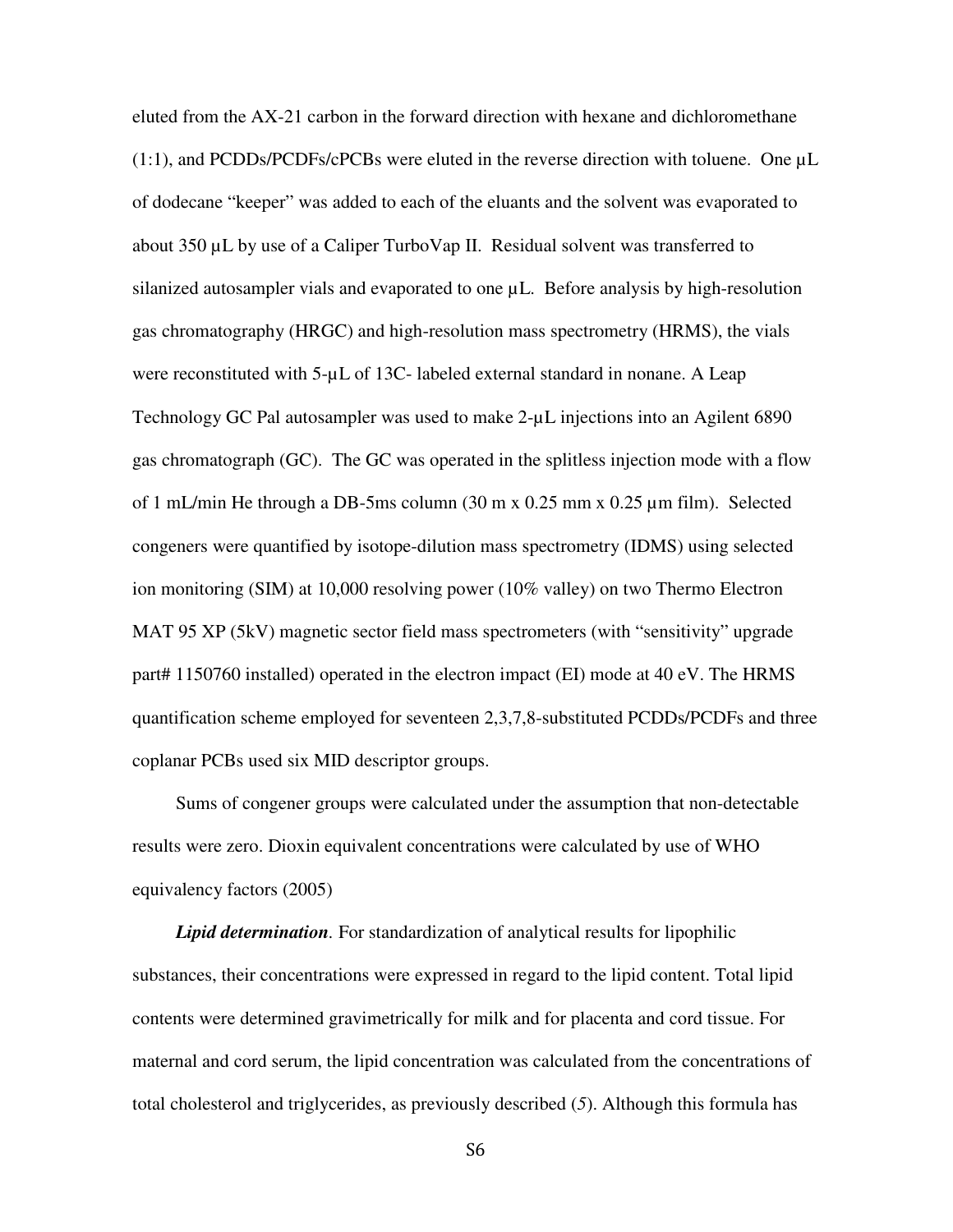not been tested for cord serum, it relies on actual measurements of total cholesterol and triglycerides as major lipid components in serum.

*Perfluorinated compounds.* Analyses of serum samples for PFCs (perfluorohexane sulfonic acid (PFHxS), perfluorooctanic acid (PFOA), perfluorooctane sulfonic acid (PFOS), perfluorononanoic acid (PFNA), and perfluorodecanoic acid (PFDA)) were performed at the University of Southern Denmark, Denmark, by the method described by Kuklenyik et al. (*6*), with minor modification. The LC-MS/MS system consisted of a TSQ Quantum Ultra with heated-electrospray ionisatizion (H-ESI) operated in negative-ion mode and connected to an Accela HPLC pump and a CTC autosampler (Thermo Fisher Scientific, Palo Alto, CA). The separation was performed on a Betasil C8 50 x 3 mm (5 µm) column from Thermo Fischer Scientific, Palo Alto, CA) by use of a gradient system (mobile phase A: 20 mM ammonium acetate in water, pH = 4; mobile phase B: methanol). The mass transitions, collision energies, and tube lens settings were optimized individually for all the compounds. The compounds were quantitated by use of the 13C-isotope-labeled analogues as internal standards (except for PFHxS, which was calculated by use of the internal standard for PFOA). The extraction of the serum samples was performed by manual solid-phase extraction, and an aliquot of 30 µL was injected into the LC-MS/MS system. The limit of detection was < 0.05 ng/mL for PFHxS, PFOA, PFNA, and PFDeA, and it was < 0.1 ng/mL for PFOS.

 The analyses of the milk specimens were conducted at CDC, through use of a modification of the method used for measuring PFCS in serum (7). Briefly, 275  $\mu$ L of 0.1 M formic acid and  $25 \mu L$  of internal standard solution were added to 100  $\mu L$  of milk. The spiked milk was vortex-mixed and sonicated, then injected into a Symbiosis on-line SPE-HPLC system (Spark Holland, Plainsboro, NJ), allowing for the preconcentration of the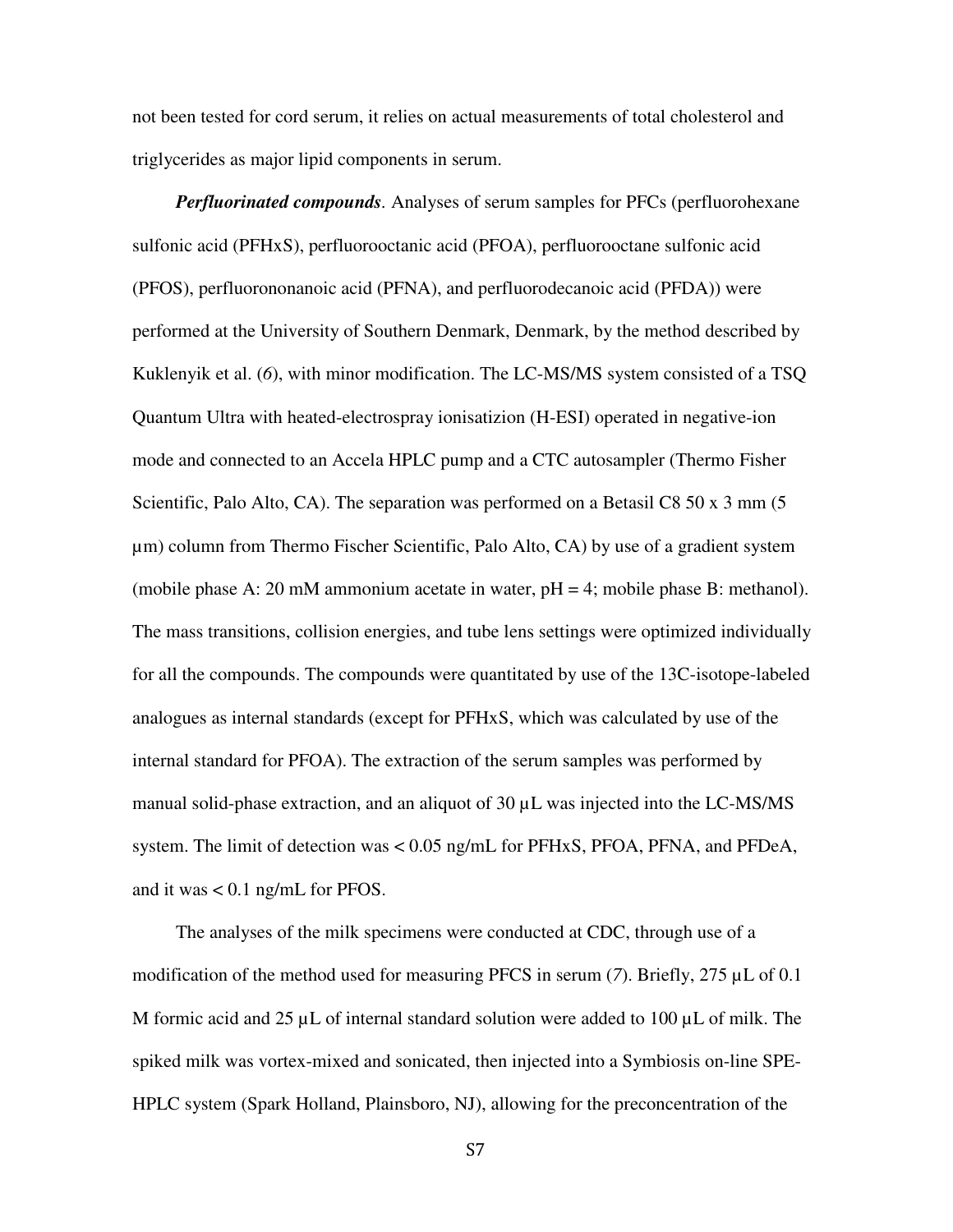target PFCs on a Polaris C18 cartridge (7 mm,  $10 \times 1$  mm; Spark Holland). This column was automatically positioned in front of a Betasil C8 HPLC column  $(3 \times 50 \text{ mm}, 5 \text{ mm})$ ; ThermoHypersil-Keystone, Bellefonte, PA) for the chromatographic separation of the PFCs (20mM ammonium acetate (pH 4) in water (mobile phase A) and methanol (mobile phase B)). Detection and quantification used negative-ion TurboIonspray ionization-tandem mass spectrometry on an API 4000 mass spectrometer (Applied Biosystems, Foster City, CA). The limits of detection ranged between 0.1 and 0.2 ng/mL, depending on the analyte. In addition to the calibration standards, blanks and quality control (QC) materials were analyzed along with the samples to ensure the accuracy and reliability of the data across time. Results for quality control materials were evaluated by use of standard statistical probability rules (*8*).

*Trace elements.* All samples were measured at the University of Southern Denmark by atomic absorption; tissue samples were freeze-dried before analysis. For lead, cadmium, and selenium, we used a Perkin-Elmer model 5100 atomic absorption spectrometer with Zeeman background correction, HGA-600 graphite furnace, and an AS-60 autosampler (Perkin-Elmer, Norwalk, CT, USA). All samples were analyzed in duplicate. Average detection limits were 0.03 µg/L for cadmium and 1.7 µg/L for lead; for approximately 0.1 g of dried tissue dissolved in 500  $\mu$ L of dilute acid, these limits correspond to about 0.15 ng/g and 8.5 ng/g for tissue concentrations of cadmium and lead, respectively. Mercury was determined by duplicate analyses using flow-injection cold-vapor atomic absorption spectrometry after digestion of the sample in a microwave oven (*9*).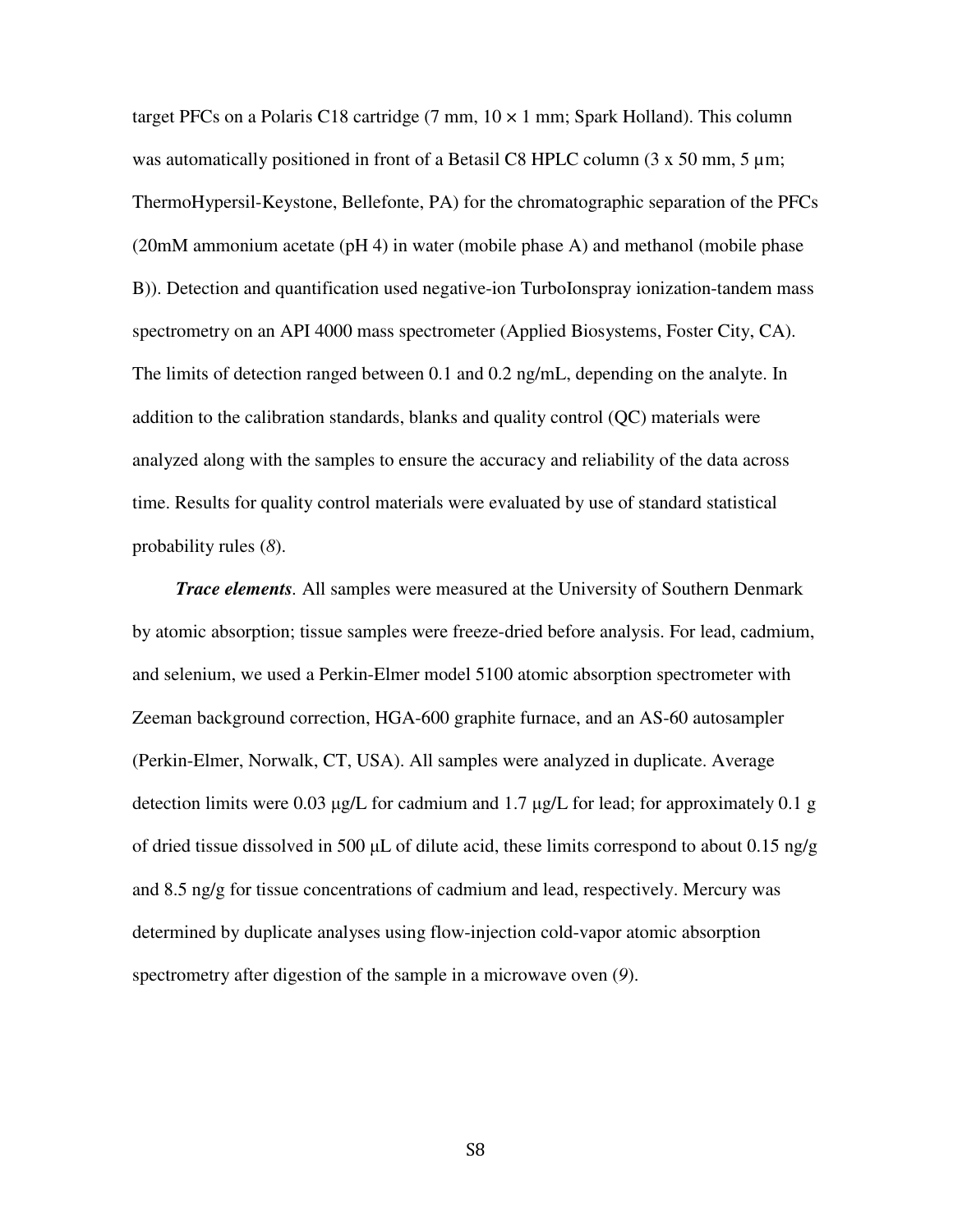| Cord serum                   | Cord tissue              | Placenta | Milk  |
|------------------------------|--------------------------|----------|-------|
|                              | 1.10                     | (0.48)   | 2.5   |
|                              |                          | (0.33)   | $\pm$ |
| $\overline{\phantom{a}}$     | $\overline{\phantom{a}}$ | (0.32)   | 2.7   |
| $\qquad \qquad \blacksquare$ |                          | $+$      | 0.89  |
| 0.34                         | (0.61)                   | $+$      | $\pm$ |
|                              |                          |          |       |

Table S1. Average partition ratios for brominated substances that deviated from the overall mean partition ratios (medians in parenthesis if the correlation coefficient between paired samples was below 0.7).

+ included in overall ratio; - insufficient number of observations

\* BDE85 and BDE154 were disregarded due to fewer than five pairs of detectable levels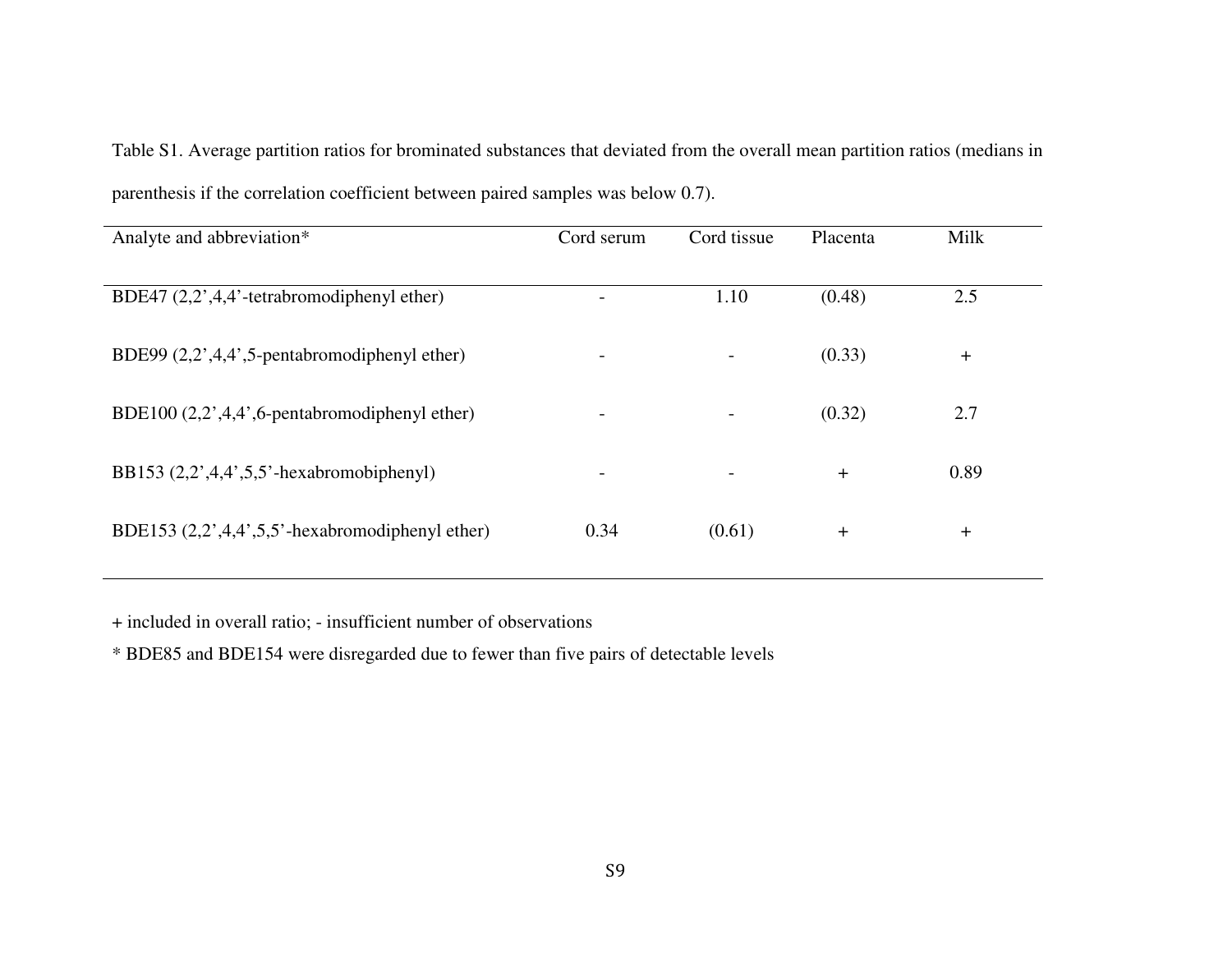| Analyte (Abbreviation)*                                                   | Cord serum       | Cord tissue      | Placenta         | Milk                             |
|---------------------------------------------------------------------------|------------------|------------------|------------------|----------------------------------|
| Pentachlorobenzene (PCBz)                                                 | (10.8)           | (1.11)           |                  | $\overline{\phantom{a}}$         |
| HCB (Hexachorobenzene)                                                    | $\boldsymbol{+}$ | 0.72             | 0.56             | $\boldsymbol{+}$                 |
| $\beta$ -HCH ( $\beta$ -hexachlorocyclohexane)                            | $\boldsymbol{+}$ | 0.93             | 0.61             | 2.2                              |
| $\gamma$ -HCH ( $\gamma$ -hexachlorocyclohexane)                          | (7.0)            | (4.8)            | (1.76)           | (1.20)                           |
| OCS (Octachlorostyrene)                                                   |                  |                  | $\boldsymbol{+}$ | (1.12)                           |
| OXYCHLOR (Oxychlordane)                                                   | $\boldsymbol{+}$ | $\pm$            | $\boldsymbol{+}$ | 2.2                              |
| t-NONA (trans-nonachlor)                                                  | $+$              | $\pm$            | $\boldsymbol{+}$ | 2.1                              |
| P50 (3-exo, 5-endo, 6-exo, 8, 8, 9, 10, 10-nonachlorobornane)             | $+$              | $\pm$            | (0.19)           | 2.5                              |
| P26 (2-endo,3-exo,5-endo,6-exo,8,8,10,10-octachlorobornane)               |                  |                  |                  | 2.9                              |
| DDE $(2,2-bis(4-chlorophenyl)-1,1-dichloroethene)$                        | $\ddot{}$        | $\ddot{}$        | $+$              | $\boldsymbol{+}$                 |
| $o, p$ -DDT (2-(4-chlorophenyl)-2-(2-chlorophenyl)-1,1,1-trichloroethane) | $+$              |                  | (0.08)           | $\boldsymbol{+}$                 |
| $p, p$ -DDT (2,2-bis(4-chlorophenyl-1,1,1-trichloroethane)                | $\boldsymbol{+}$ | $\ddag$          | (0.08)           | $\begin{array}{c} + \end{array}$ |
| Mirex                                                                     | $\pm$            | $\boldsymbol{+}$ | $\pm$            | 0.88                             |

Table S2. Average partition ratios for chlorinated pesticides that deviated from the overall mean partition ratios (medians in

parenthesis if the correlation coefficient between paired samples was below 0.7).

+ included in overall ratio; - insufficient number of observations

\* Toxaphene P62 was disregarded due to fewer than five pairs of detectable levels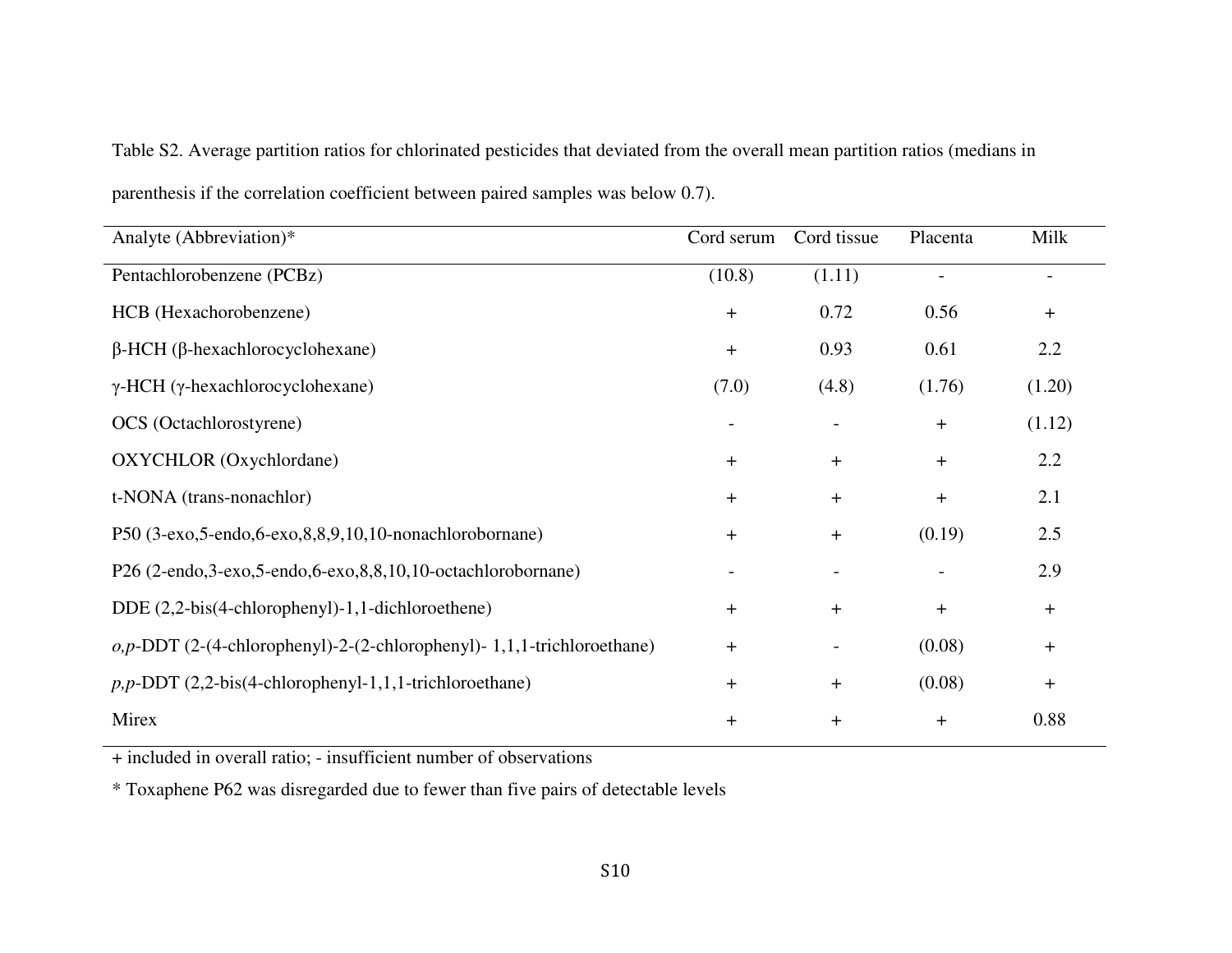Table S3. Average partition ratios for polychlorinated biphenyl (PCB) congeners that deviated from the overall mean partition ratios (medians in parenthesis if the correlation coefficient between paired samples was below 0.7). Congener numbering is according to Ballschmiter (*10*).

| Analyte*          | Cord serum                       | Cord tissue       | Placenta | Milk                             |
|-------------------|----------------------------------|-------------------|----------|----------------------------------|
| PCB <sub>28</sub> | 2.2                              | (2.3)             | 1.80     | $\ddot{}$                        |
| PCB44             | (34)                             | (35)              | (63)     | $\qquad \qquad \blacksquare$     |
| PCB49             | 2.9                              | (16)              | (21)     |                                  |
| PCB52             |                                  | (25)              | (44)     | $2.7\,$                          |
| PCB <sub>66</sub> | 1.00                             | (1.8)             | (3.1)    | 2.1                              |
| PCB74             | $\boldsymbol{+}$                 | 0.93              | (0.67)   | $\boldsymbol{+}$                 |
| PCB99             | $\ddot{}$                        | 0.92              | (0.65)   | $\boldsymbol{+}$                 |
| <b>PCB101</b>     | $\qquad \qquad +$                | (9.9)             | (19)     | $\boldsymbol{+}$                 |
| <b>PCB105</b>     | $\ddot{}$                        | (0.64)            | (0.98)   | $\begin{array}{c} + \end{array}$ |
| <b>PCB118</b>     | $\ddot{}$                        | 0.97              | (0.98)   | $\begin{array}{c} + \end{array}$ |
| <b>PCB128</b>     | $\ddag$                          | (0.67)            | (0.87)   | $\qquad \qquad +$                |
| PCB138/158        | $\qquad \qquad +$                | $\ddag$           | 0.64     | $\! + \!$                        |
| <b>PCB146</b>     | $\boldsymbol{+}$                 | $\qquad \qquad +$ | 0.51     | $\boldsymbol{+}$                 |
| <b>PCB149</b>     | $\overline{\phantom{0}}$         | (3.3)             | (10)     | $\boldsymbol{+}$                 |
| <b>PCB151</b>     | $\begin{array}{c} + \end{array}$ | 1.28              | (1.42)   | $\boldsymbol{+}$                 |
| <b>PCB153</b>     | $\begin{array}{c} + \end{array}$ | $\boldsymbol{+}$  | 0.51     | $\! + \!$                        |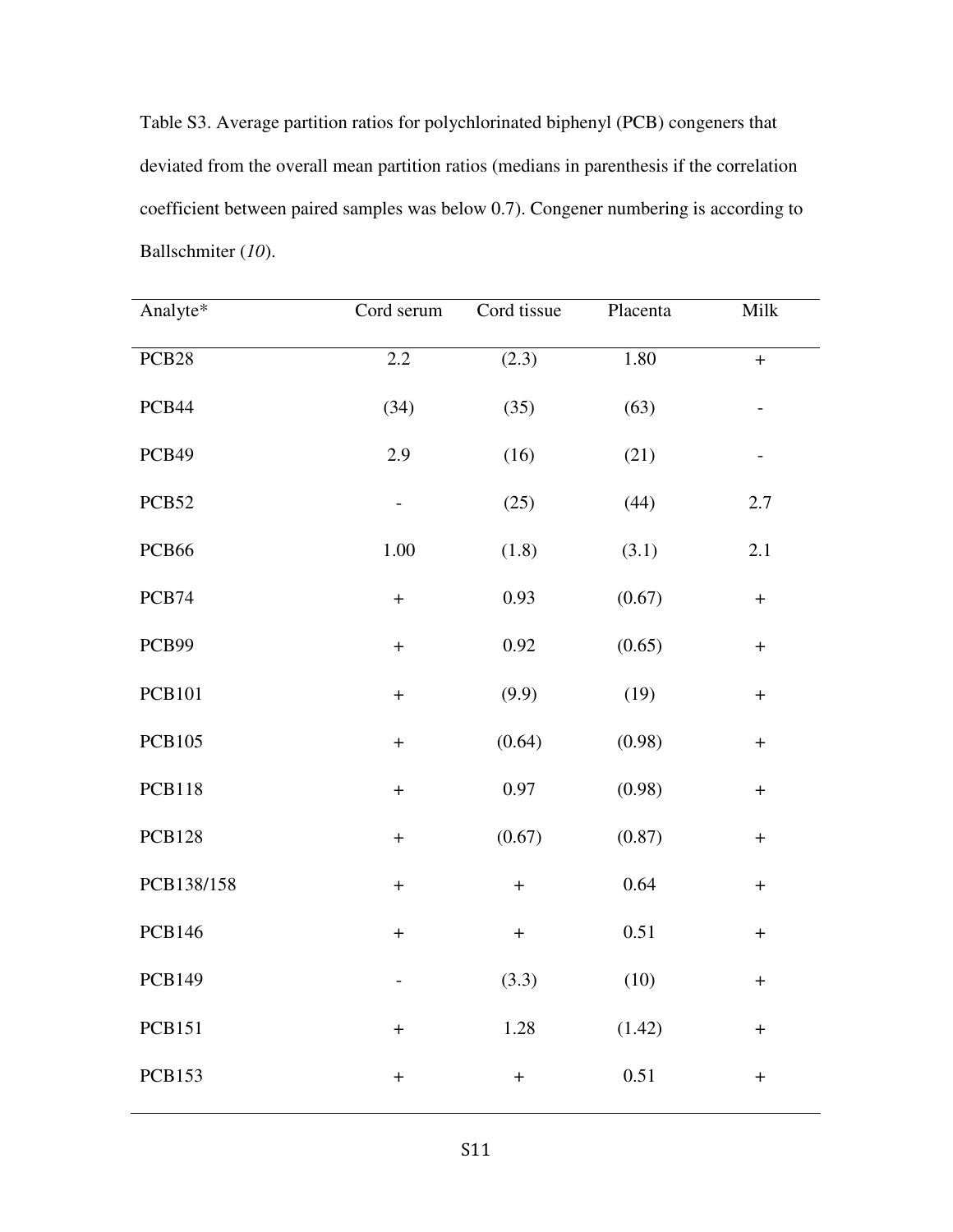| <b>PCB156</b> | $+$                      | $+$  | 0.56 | $+$  |
|---------------|--------------------------|------|------|------|
| <b>PCB157</b> | $+$                      | $+$  | 0.51 | $+$  |
| <b>PCB172</b> | 1.22                     | 0.86 | 0.77 | 2.6  |
| <b>PCB189</b> | $\overline{\phantom{a}}$ | $+$  | $+$  | $+$  |
| <b>PCB194</b> | $+$                      | 0.24 | $+$  | 0.85 |
| PCB196/203    | $+$                      | $+$  | $+$  | 0.87 |
| <b>PCB201</b> | $+$                      | $+$  | $+$  | 0.89 |
| <b>PCB206</b> | $+$                      | 0.20 | $+$  | 0.56 |
| <b>PCB209</b> | 0.33                     | 0.20 | $+$  | 0.27 |

+ included in overall ratio; - insufficient number of observations

\* PCB congeners 18, 87, 110 were disregarded due to fewer than five pairs of detectable levels. PCB congeners 167, 170, 177, 178, 180, 183, 187, and 195 contributed to the overall mean for all sample pairs and are therefore left out as well.